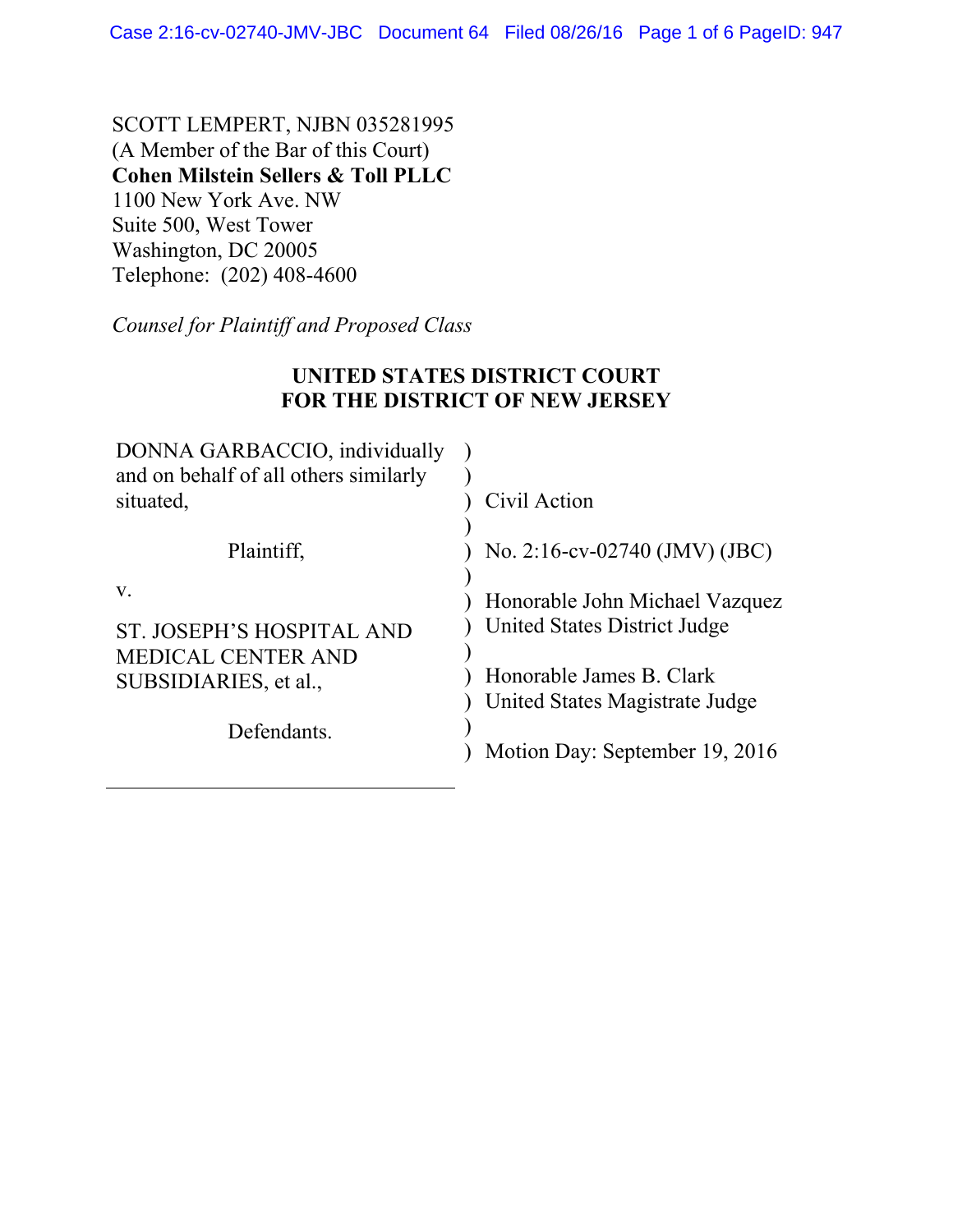) ) ) ) ) ) ) ) ) ) ) ) )

MARY LYNN BARKER, ANNE MARIE DALIO, AND DOROTHY FLAR, individually and on behalf of all others similarly situated,

Plaintiff,

v.

ST. JOSEPH'S HOSPITAL AND MEDICAL CENTER AND SUBSIDIARIES, et al.,

Defendants.

## MOTION TO APPOINT INTERIM LEAD PLAINTIFF AND INTERIM CO-LEAD COUNSEL

 Plaintiff Donna Garbaccio respectfully moves the Court to be appointed as Interim Lead Plaintiff, and to appoint her counsel, Cohen Milstein Sellers & Toll, PLLC ("Cohen Milstein") and Ron Kilgard of Keller Rohrback L.L.P. ("Keller Rohrback"), as Interim Co-Lead Counsel. The proposed Order is attached to this motion.

 As explained in the accompanying memorandum, "Cohen Milstein and Keller Rohrback have the most experience litigating this complicated issue of statutory and constitutional interpretation" and "are more qualified to serve as interim lead class counsel in this action." *Hodges v. Bon Secours*, No. 1:16-cv-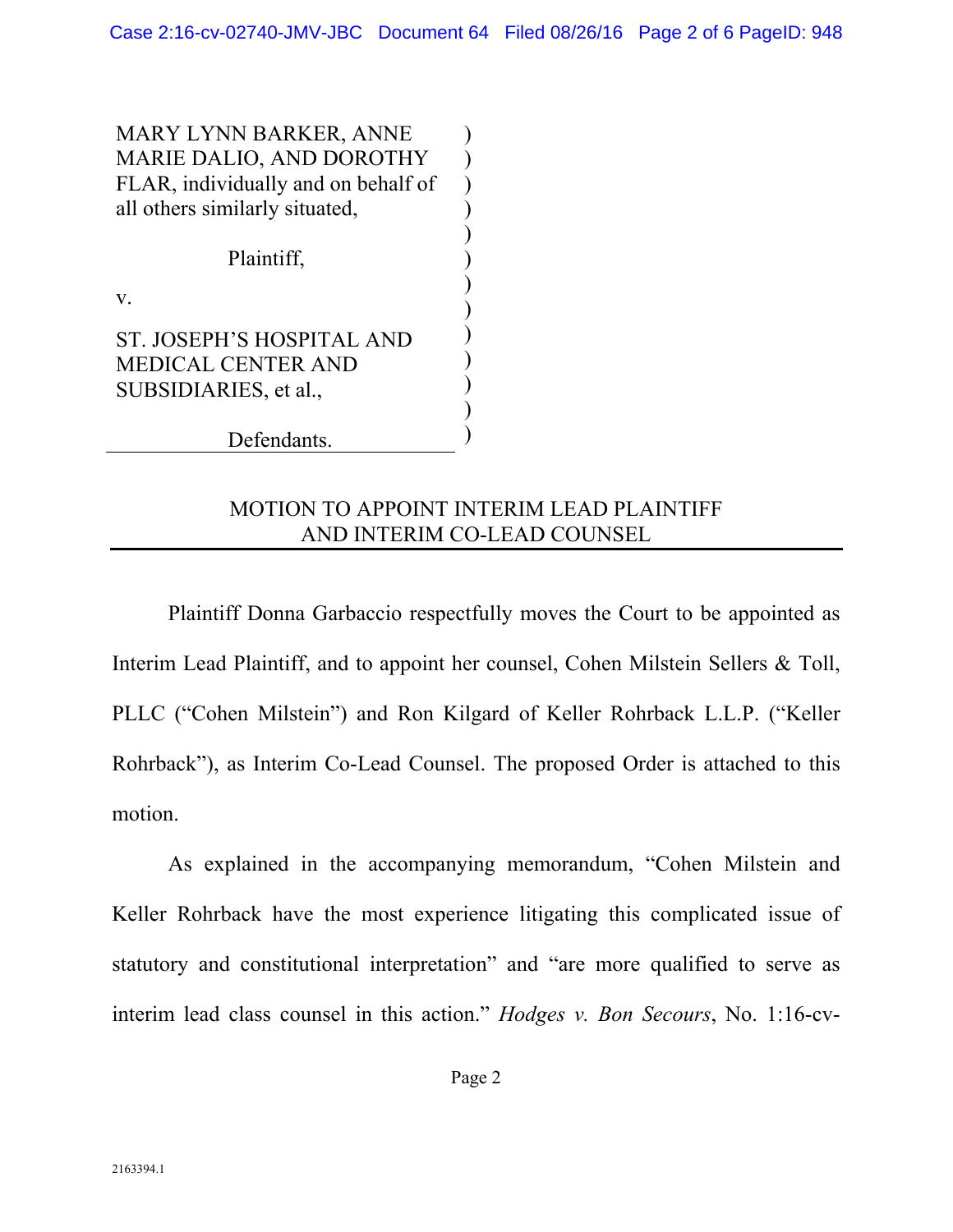1079 at 3, 5 (D. Md. August 24, 2016); *see also Sanzone v. Mercy Health*, No. 4:16-cv-923-CDP (E.D. Mo. Aug. 4, 2016) (holding these firms "are *best* able to represent the interests of the class") (emphasis added). These firms conducted a full and comprehensive investigation of the ERISA claims against St. Joseph's Hospital and Medical Center ("St. Joseph's"), which is reflected in the *Garbaccio* complaint.

 These firms' demonstrated record of success includes opinions from three Courts of Appeals affirming their plaintiffs' case theory: a church plan is one that can only be established by a church. Cohen Milstein and Keller Rohrback originated the legal theories and litigation strategies for the recent church plan litigation and hence have the greatest experience, subject-matter knowledge, skills, and resources to support the full and efficient litigation of this case. Indeed, in adjudicating competing motions to be appointed as lead counsel brought by (1) Cohen Milstein & Keller Rohrback and (2) Kessler Topaz Meltzer & Check and Izard Kindall & Raabe, one court recently concluded "that both counsel groups are adequate but that . . . Keller Rohrback L.L.P. and . . . Cohen Milstein Sellers & Toll, PLLC, *are best able to represent the interests of the class*." *Sanzone* , 4:16 CV 923, Dkt. No. 91 at 1 (E.D. Mo. Aug. 4, 2016) (emphasis added). Plaintiff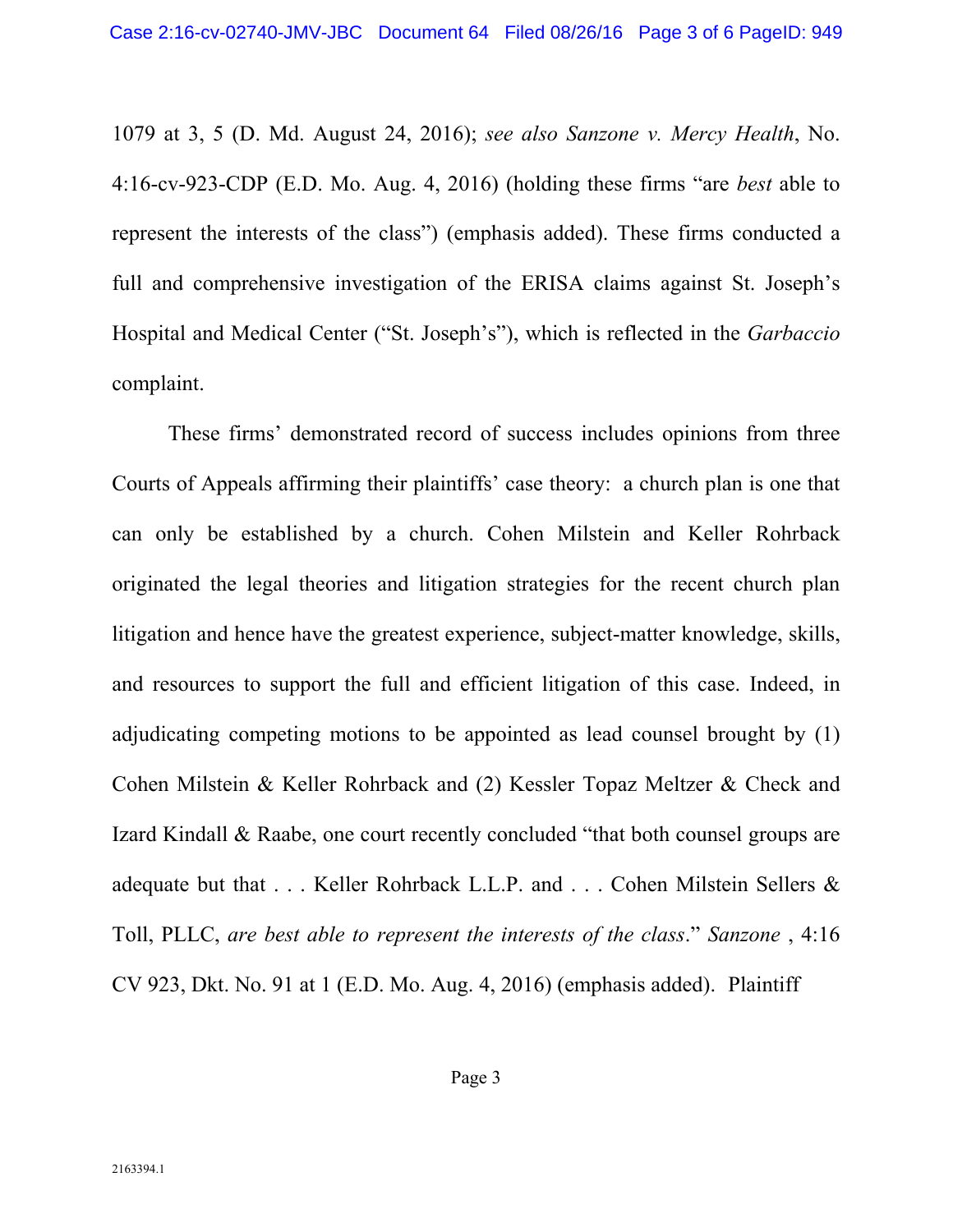Garbaccio requests that this Court find likewise and enter the proposed order appointing her Interim Lead Plaintiff and her counsel Interim Co-Lead Counsel.

Dated: August 26, 2016 Respectfully,

*/s/* Scott Lempert

Scott Lempert, NJBN 035281995 Karen L. Handorf, *admitted pro hac vice* Michelle C. Yau, *admitted pro hac vice* Kira L. Hettinger, *admitted pro hac vice* **COHEN MILSTEIN SELLERS & TOLL, PLLC** 1100 New York Avenue, N.W. Suite 500, West Tower Washington, DC 20005 Tel: (202) 408-4600 Fax: (202) 408-4699 Email: slempert@cohenmilstein.com khandorf@cohenmilstein.com myau@cohenmilstein.com khettnger@cohenmilstein.com

Laura R. Gerber, *admitted pro hac vice* Lynn Lincoln Sarko, *admitted pro hac vice*  Havila C. Unrein, *admitted pro hac vice*  **KELLER ROHRBACK L.L.P.** 1201 Third Avenue, Suite 3200 Seattle, WA 98101-3052 Tel.: (206) 623-1900 Fax: (206) 623-3384 Email: lgerber@kellerrohrback.com lsarko@kellerrohrback.com

Page 4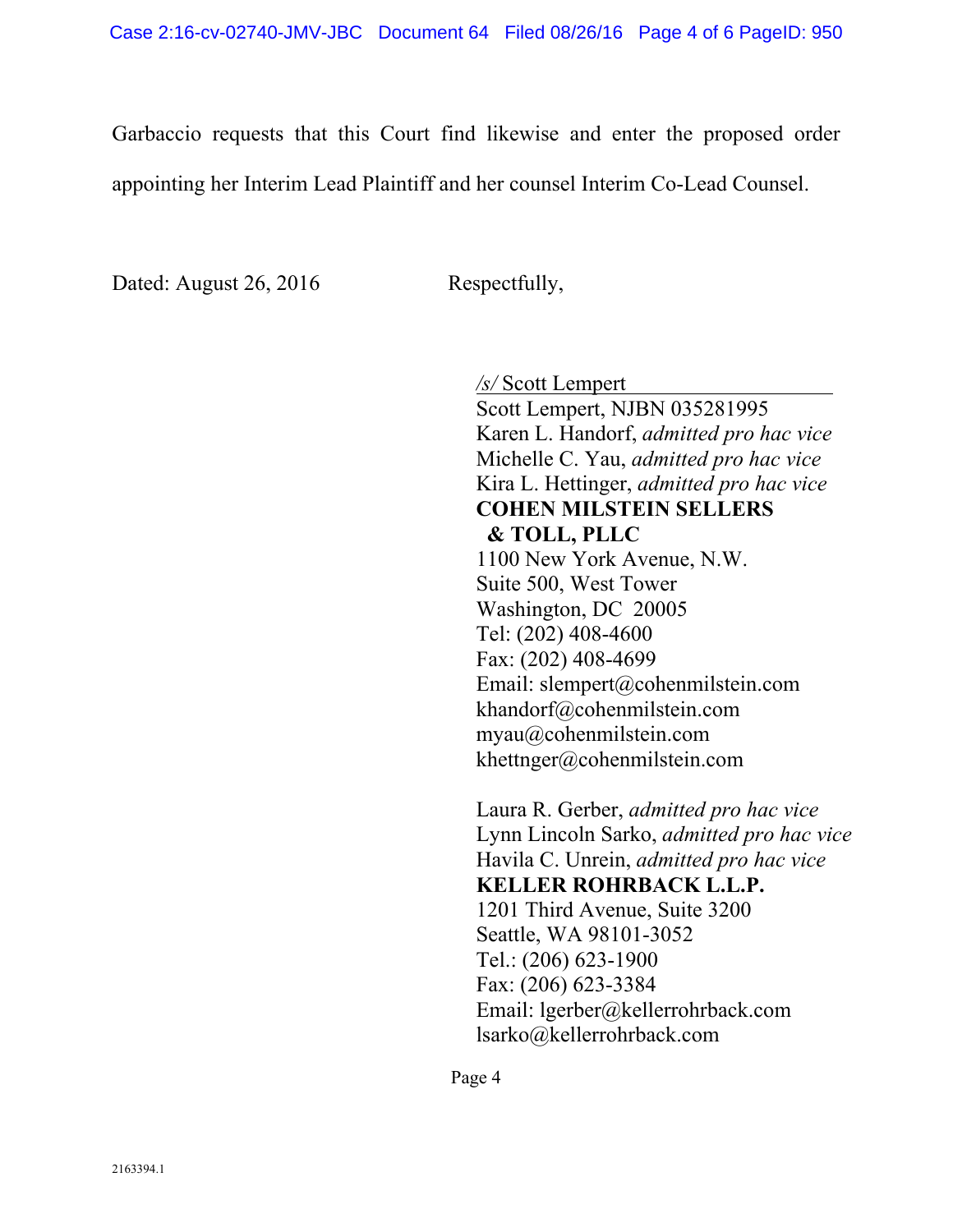hunrein@kellerrohrback.com

Ron Kilgard, *admitted pro hac vice*  **KELLER ROHRBACK L.L.P.**  3101 North Central Avenue, Suite 1400 Phoenix, AZ 85012 Tel.: (602) 248-0088 Fax: (602) 248-2822 Email: rkilgard@kellerrohrback.com

*Attorneys for Plaintiff*